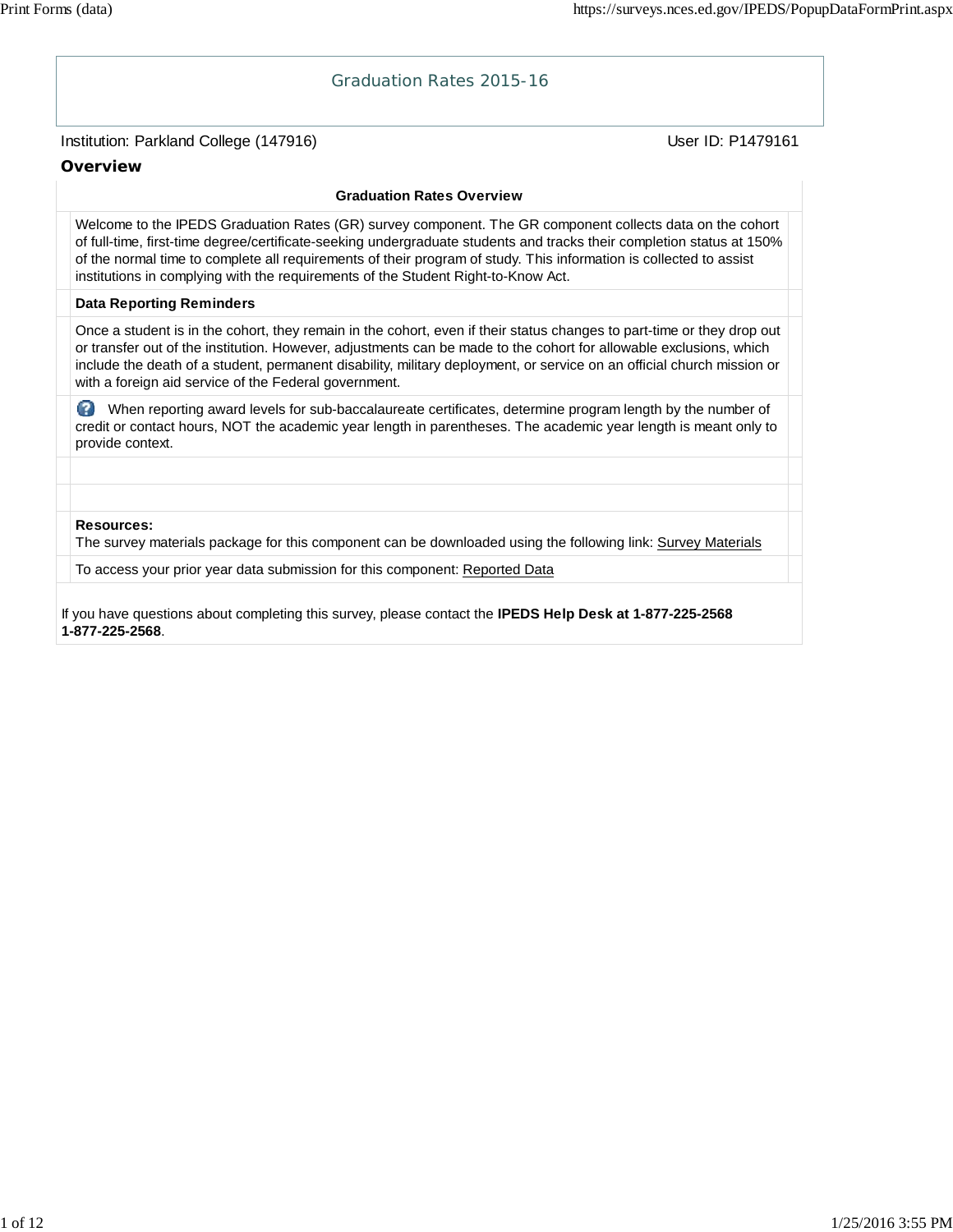Institution: Parkland College (147916) November 2012 12: P1479161

#### **Graduation Rates - Establishing cohort**

**Based on your institution's response to the predominant calendar system question (B3) on the Institutional Characteristics Header survey component from the IPEDS Fall 2015 data collection, your institution must report graduation rates data using a:**

**Fall Cohort**

*A fall cohort is used by institutions with standard academic terms (semester, trimester, quarter, 4-1-4). A full-year cohort is used by institutions offering primarily occupational/vocational programs and operating on a continuous basis.*

#### **Cohort of full-time, first-time degree/certificate-seeking undergraduate students**

- **Report Hispanic/Latino individuals of any race as Hispanic/Latino**
- **Report race for non-Hispanic/Latino individuals only**

Please review the data in the initial cohort column and re-enter the cohort data making any necessary corrections for omissions, erroneous reporting, or where better information regarding race/ethnicity or gender is available. Institutions must continue to report using the new race/ethnicity categories. For information and assistance with this, please visit the IPEDS Race/Ethnicity Information Center.

| Screen 1 of 4                             | Cohort year 2012 |                |  |  |
|-------------------------------------------|------------------|----------------|--|--|
|                                           | Initial cohort   | Revised cohort |  |  |
| Nonresident alien                         | $\mathbf 0$      | 0              |  |  |
| Hispanic/Latino                           | 35               | 34             |  |  |
| American Indian or Alaska Native          | 4                | 4              |  |  |
| Asian                                     | 17               | 17             |  |  |
| <b>Black or African American</b>          | 127              | 126            |  |  |
| Native Hawaiian or Other Pacific Islander | $\overline{c}$   | $\overline{c}$ |  |  |
| White                                     | 248              | 248            |  |  |
| Two or more races                         | 0                | 0              |  |  |
| Race and ethnicity unknown                | 78               | 75             |  |  |
| <b>Total men</b>                          | 511              | 506            |  |  |

#### Women

| Screen 1 of 4     | Cohort year 2012 |                |  |
|-------------------|------------------|----------------|--|
|                   | Initial cohort   | Revised cohort |  |
| Nonresident alien |                  |                |  |
| Hispanic/Latino   | 14               |                |  |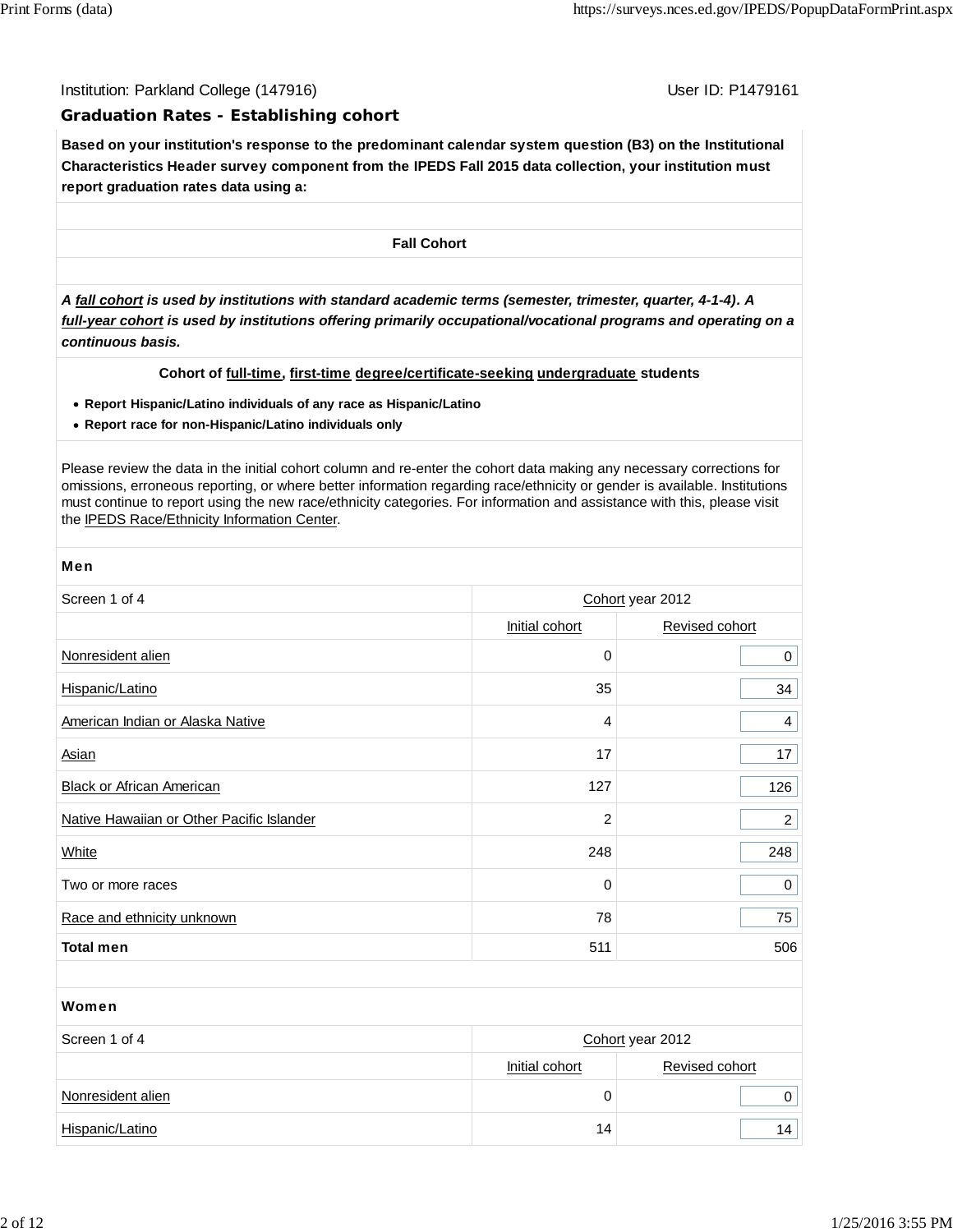| American Indian or Alaska Native          | $\overline{2}$ | $\overline{2}$ |
|-------------------------------------------|----------------|----------------|
| Asian                                     | 5              | 5              |
| <b>Black or African American</b>          | 99             | 98             |
| Native Hawaiian or Other Pacific Islander | 2              | $\overline{2}$ |
| White                                     | 127            | 127            |
| Two or more races                         | 0              | 0              |
| Race and ethnicity unknown                | 57             | 57             |
| <b>Total women</b>                        | 306            | 305            |
|                                           |                |                |
| Total men + women                         | 817            | 811            |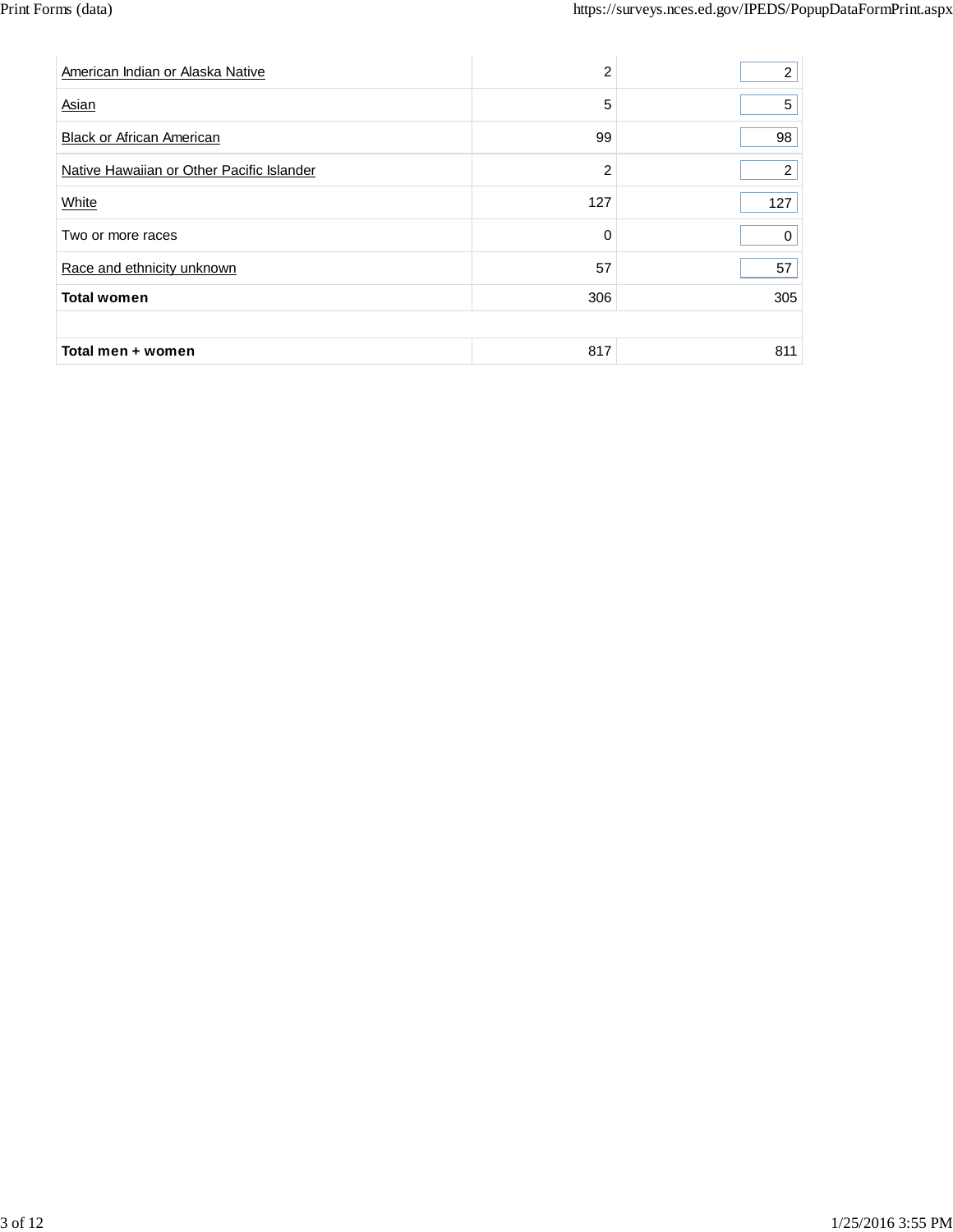#### Institution: Parkland College (147916) November 2012 12: P1479161

#### **Graduation Rates - Completers within 150%**

#### **Cohort of full-time, first-time degree/certificate-seeking undergraduate students**

**In the columns below, report the status of the 2012 cohort of full-time, first-time degree/certificate-seeking undergraduate students listed in Column 10. Those who completed their program within 150% of normal time as of August 31, 2015 should be reported in either Column 11 or 12, depending on the length of the program completed.**

#### **Report Hispanic/Latino individuals of any race as Hispanic/Latino**

**Report race for non-Hispanic/Latino individuals only**

#### Men

| Screen 2 of 4                                | Cohort year 2012 |                                                                          |                                                                                         |                           |  |
|----------------------------------------------|------------------|--------------------------------------------------------------------------|-----------------------------------------------------------------------------------------|---------------------------|--|
|                                              |                  |                                                                          | Cohort students who completed their program within<br>150% of normal time to completion | Total                     |  |
|                                              | Cohort           | Completers of programs<br>of less than 2 academic yrs<br>(or equivalent) | Completers of programs of at<br>least 2 but less than 4 academic<br>yrs (or equivalent) | completers<br>within 150% |  |
|                                              | (Column<br>10)   | (Column 11)                                                              | (Column 12)                                                                             | (Column 29)               |  |
| Nonresident alien                            | $\mathbf 0$      | 0                                                                        | 0                                                                                       | $\mathbf 0$               |  |
| Hispanic/Latino                              | 34               | $\mathbf{1}$                                                             | $\overline{a}$                                                                          | 3                         |  |
| American Indian or<br>Alaska Native          | $\overline{4}$   | 0                                                                        | $\pmb{0}$                                                                               | $\mathbf 0$               |  |
| Asian                                        | 17               | $\mathbf{1}$                                                             | $\overline{2}$                                                                          | 3                         |  |
| <b>Black or African</b><br>American          | 126              | $\overline{2}$                                                           | $\overline{2}$                                                                          | $\overline{4}$            |  |
| Native Hawaiian or<br>Other Pacific Islander | $\overline{c}$   | 0                                                                        | $\mathbf 0$                                                                             | $\mathbf 0$               |  |
| White                                        | 248              | 15                                                                       | 34                                                                                      | 49                        |  |
| Two or more races                            | $\mathbf 0$      | 0                                                                        | 0                                                                                       | $\mathbf 0$               |  |
| Race and ethnicity<br>unknown                | 75               | 3                                                                        | 11                                                                                      | 14                        |  |
| <b>Total men</b>                             | 506              | 22                                                                       | 51                                                                                      | 73                        |  |
|                                              |                  |                                                                          |                                                                                         |                           |  |
| Women                                        |                  |                                                                          |                                                                                         |                           |  |

| Screen 2 of 4 |                | Cohort year 2012                                                                        |                                                                                         |                           |  |  |
|---------------|----------------|-----------------------------------------------------------------------------------------|-----------------------------------------------------------------------------------------|---------------------------|--|--|
|               | Cohort         | Cohort students who completed their program within<br>150% of normal time to completion | Total                                                                                   |                           |  |  |
|               |                | Completers of programs<br>of less than 2 academic yrs<br>(or equivalent)                | Completers of programs of at<br>least 2 but less than 4 academic<br>yrs (or equivalent) | completers<br>within 150% |  |  |
|               | (Column<br>10) | (Column 11)                                                                             | (Column 12)                                                                             | (Column 29)               |  |  |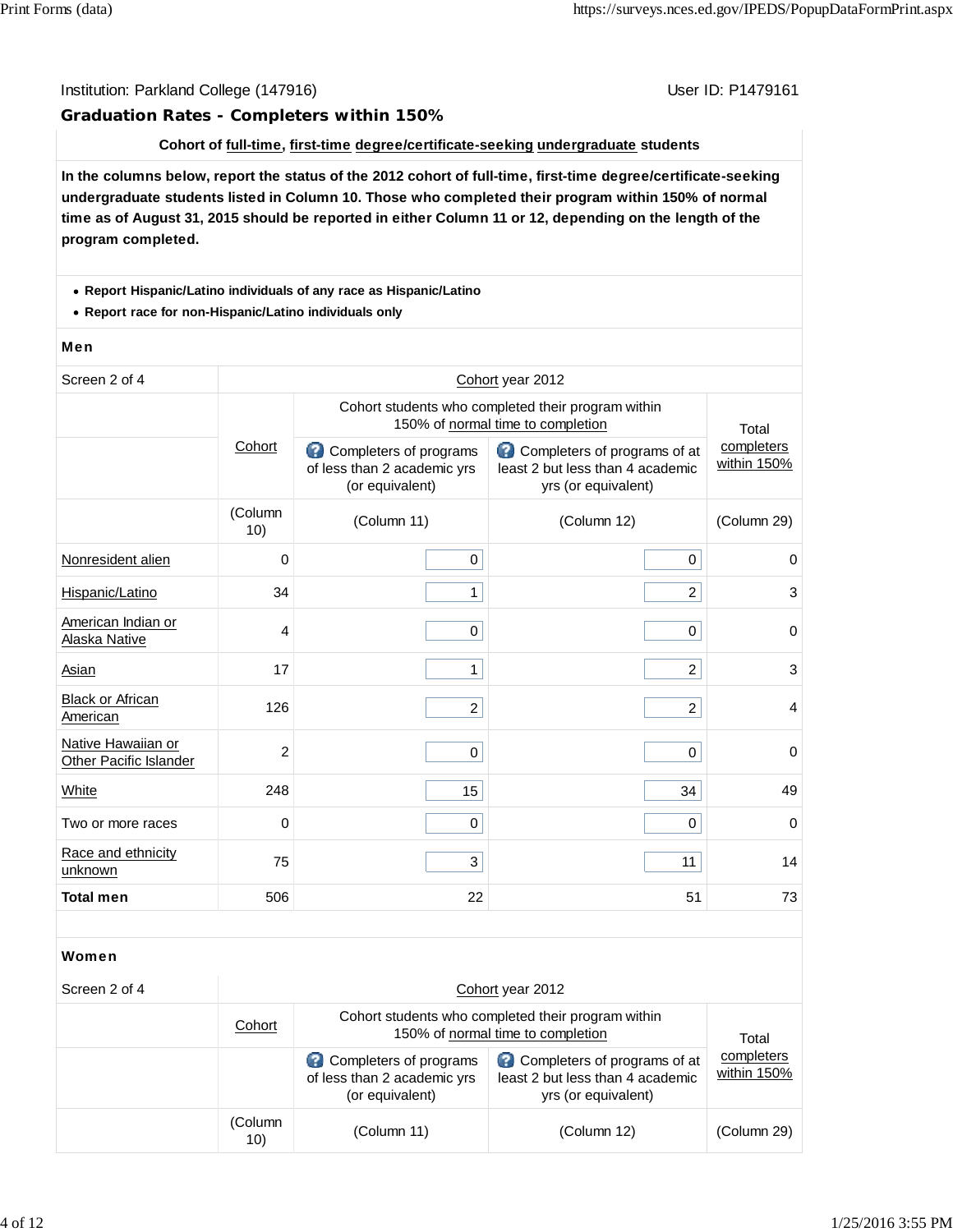| Nonresident alien                                   | $\mathbf 0$    | 0              | 0                | $\mathbf 0$    |
|-----------------------------------------------------|----------------|----------------|------------------|----------------|
| Hispanic/Latino                                     | 14             | $\pmb{0}$      | $\overline{c}$   | $\overline{c}$ |
| American Indian or<br>Alaska Native                 | $\sqrt{2}$     | $\mathbf 0$    | $\pmb{0}$        | $\mathbf 0$    |
| Asian                                               | 5              | 1              | $\mathbf 0$      | 1              |
| <b>Black or African</b><br>American                 | 98             | 1              | 1                | $\overline{2}$ |
| Native Hawaiian or<br><b>Other Pacific Islander</b> | $\overline{c}$ | $\pmb{0}$      | $\boldsymbol{0}$ | $\mathbf 0$    |
| White                                               | 127            | 5              | 29               | 34             |
| Two or more races                                   | $\mathbf 0$    | $\mathbf 0$    | $\mathbf 0$      | $\mathbf 0$    |
| Race and ethnicity<br>unknown                       | 57             | $\pmb{0}$      | $\boldsymbol{9}$ | 9              |
| <b>Total women</b>                                  | 305            | $\overline{7}$ | 41               | 48             |
|                                                     |                |                |                  |                |
| Total men + women                                   | 811            | 29             | 92               | 121            |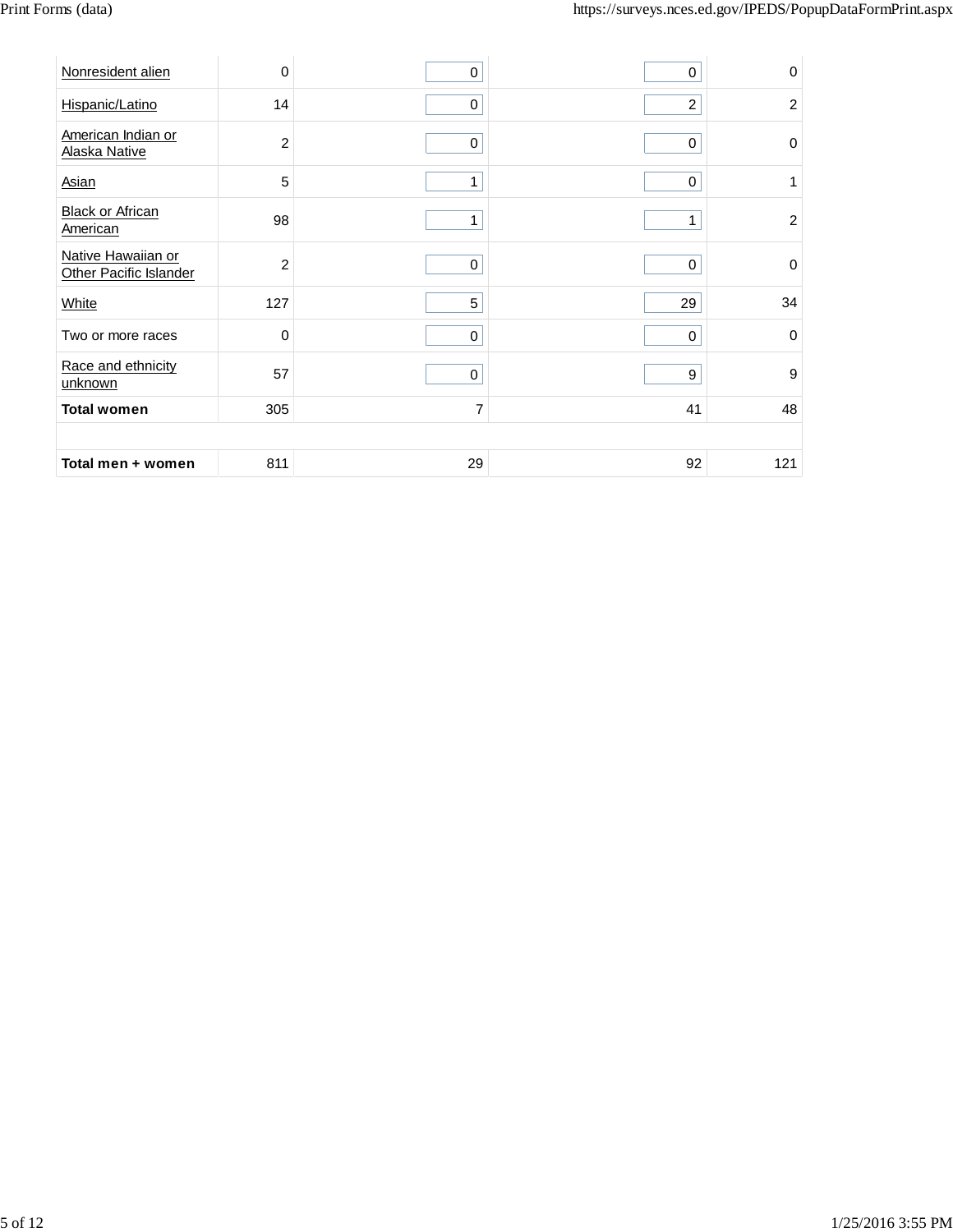#### Institution: Parkland College (147916) November 2012 12: P1479161

#### **Graduation Rates - Transfers/exclusions**

- In the columns below, report the status of those students in the 2012 cohort of full-time, first-time degree/certificate-seeking undergraduate students listed in Column 10 who did not complete a program as of August 31, 2015.
- Report transfers-out who did not complete a program in Column 30. If the mission of your institution includes providing substantial preparation for students to enroll in another eligible institution WITHOUT having completed a program, you must report transfer-out data in Column 30. A school is required to report only on those students that the school knows have transferred to another eligible institution. A school must document that the student actually transferred. If it is not part of your mission, you may report transfer-out data if you wish.
- Report eligible exclusions from the cohort in Column 45. The ONLY allowable categories for this column are: students who died or became permanently disabled students who left school to serve in the armed forces (or have been called up to active duty) students who left school to serve with a foreign aid service of the Federal Government students who left school to serve on an official church mission
- Column 52 [No longer enrolled] will be calculated for you. This includes students who have dropped out as well as those who completed in greater than 150% of normal time.
- $\bullet$ If you do not have any values to report in either Column 30, 45, or 51, you must enter at least one zero in a field on this screen to continue.

#### **Cohort of full-time, first-time degree/certificate-seeking undergraduate students**

- **Report Hispanic/Latino individuals of any race as Hispanic/Latino**
- **Report race for non-Hispanic/Latino individuals only**

#### Men

| Screen 3 of 4                                | Cohort year 2012 |                                    |                                |                     |                   |                       |
|----------------------------------------------|------------------|------------------------------------|--------------------------------|---------------------|-------------------|-----------------------|
|                                              | Cohort           | Total<br>completers<br>within 150% | Total transfer-out<br>students | Total<br>exclusions | Still<br>enrolled | No longer<br>enrolled |
|                                              | (Column<br>10)   | (Column 29)                        | (Column 30)                    | (Column 45)         | (Column<br>51)    | (Column 52)           |
| Nonresident alien                            | 0                | 0                                  | $\mathsf{O}\xspace$            |                     | $\mathbf 0$       | 0                     |
| Hispanic/Latino                              | 34               | 3                                  | 15                             |                     | $\overline{a}$    | 14                    |
| American Indian or Alaska<br>Native          | 4                | 0                                  | 3                              |                     | $\pmb{0}$         | 1                     |
| Asian                                        | 17               | 3                                  | 9                              |                     | $\overline{2}$    | 3                     |
| <b>Black or African American</b>             | 126              | 4                                  | 41                             |                     | 3                 | 78                    |
| Native Hawaiian or Other<br>Pacific Islander | $\overline{2}$   | 0                                  | $\mathbf{1}$                   |                     | 0                 | 1                     |
| White                                        | 248              | 49                                 | 85                             |                     | 20                | 94                    |
| Two or more races                            | $\mathbf 0$      | $\mathbf 0$                        | $\mathbf 0$                    |                     | $\pmb{0}$         | $\Omega$              |
| Race and ethnicity unknown                   | 75               | 14                                 | 17                             |                     | 6                 | 38                    |
| <b>Total men</b>                             | 506              | 73                                 | 171                            | $\mathbf 0$         | 33                | 229                   |
|                                              |                  |                                    |                                |                     |                   |                       |
| Women                                        |                  |                                    |                                |                     |                   |                       |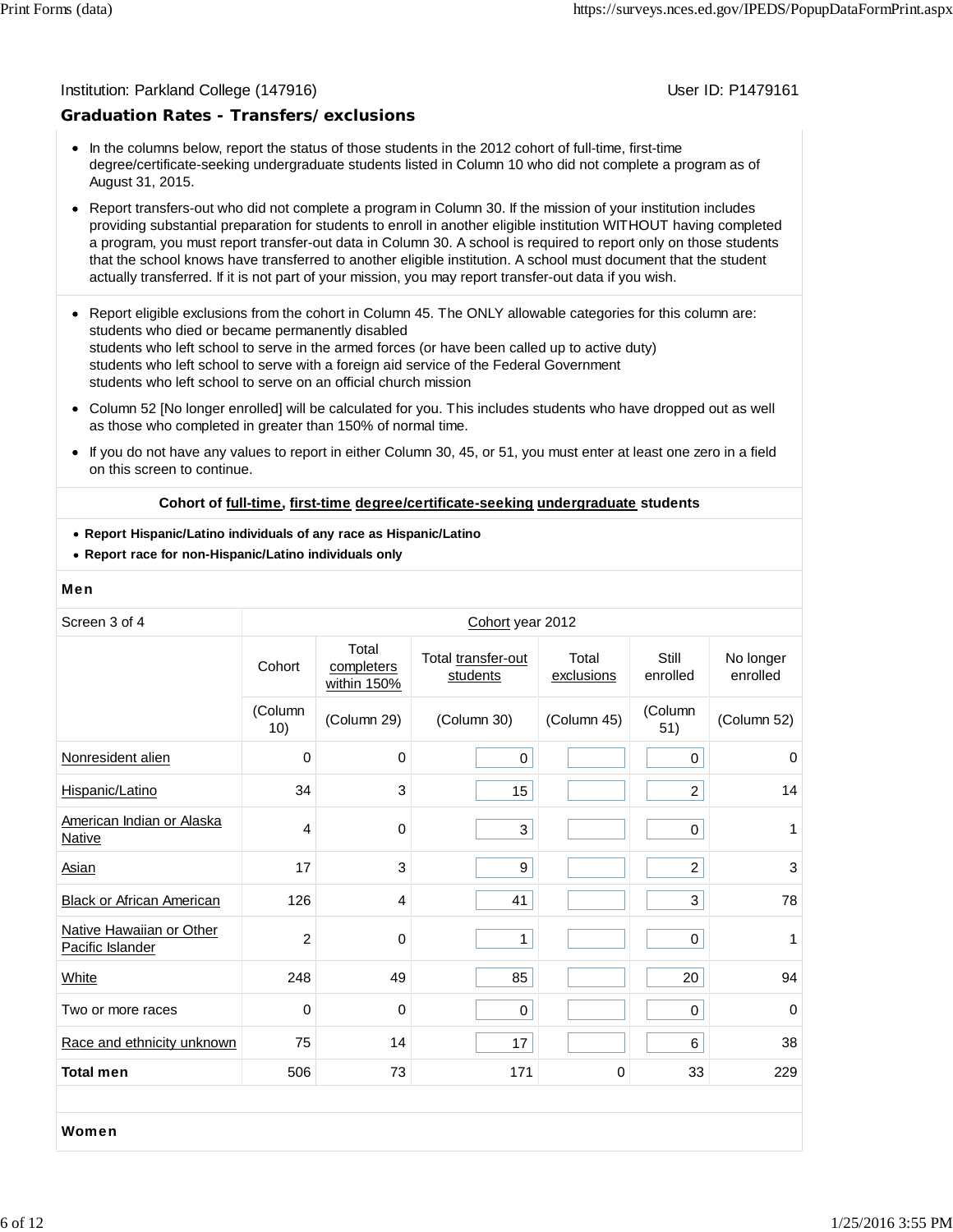| Screen 3 of 4                                |                |                                    | Cohort year 2012               |                     |                   |                       |
|----------------------------------------------|----------------|------------------------------------|--------------------------------|---------------------|-------------------|-----------------------|
|                                              | Cohort         | Total<br>completers<br>within 150% | Total transfer-out<br>students | Total<br>exclusions | Still<br>enrolled | No longer<br>enrolled |
|                                              | (Column<br>10) | (Column 29)                        | (Column 30)                    | (Column 45)         | (Column<br>51)    | (Column 52)           |
| Nonresident alien                            | $\mathbf 0$    | $\mathbf 0$                        | $\boldsymbol{0}$               |                     | $\pmb{0}$         | 0                     |
| Hispanic/Latino                              | 14             | $\overline{2}$                     | 3                              |                     | $\overline{2}$    | 7                     |
| American Indian or Alaska<br><b>Native</b>   | $\overline{c}$ | 0                                  | $\overline{a}$                 |                     | $\pmb{0}$         | 0                     |
| Asian                                        | 5              | 1                                  | 3                              |                     | $\pmb{0}$         | 1                     |
| <b>Black or African American</b>             | 98             | $\overline{2}$                     | 51                             |                     | 5                 | 40                    |
| Native Hawaiian or Other<br>Pacific Islander | 2              | $\mathbf 0$                        | $\mathbf{1}$                   |                     | $\mathbf{1}$      | 0                     |
| White                                        | 127            | 34                                 | 34                             |                     | 15                | 44                    |
| Two or more races                            | 0              | 0                                  | $\mathbf 0$                    |                     | $\mathbf 0$       | 0                     |
| Race and ethnicity unknown                   | 57             | 9                                  | 17                             |                     | $\mathbf{1}$      | 30                    |
| <b>Total women</b>                           | 305            | 48                                 | 111                            | 0                   | 24                | 122                   |
|                                              |                |                                    |                                |                     |                   |                       |
| Total men + women                            | 811            | 121                                | 282                            | $\mathbf 0$         | 57                | 351                   |
| Total in prior year (men and<br>women)       | 730            |                                    | 253                            |                     |                   |                       |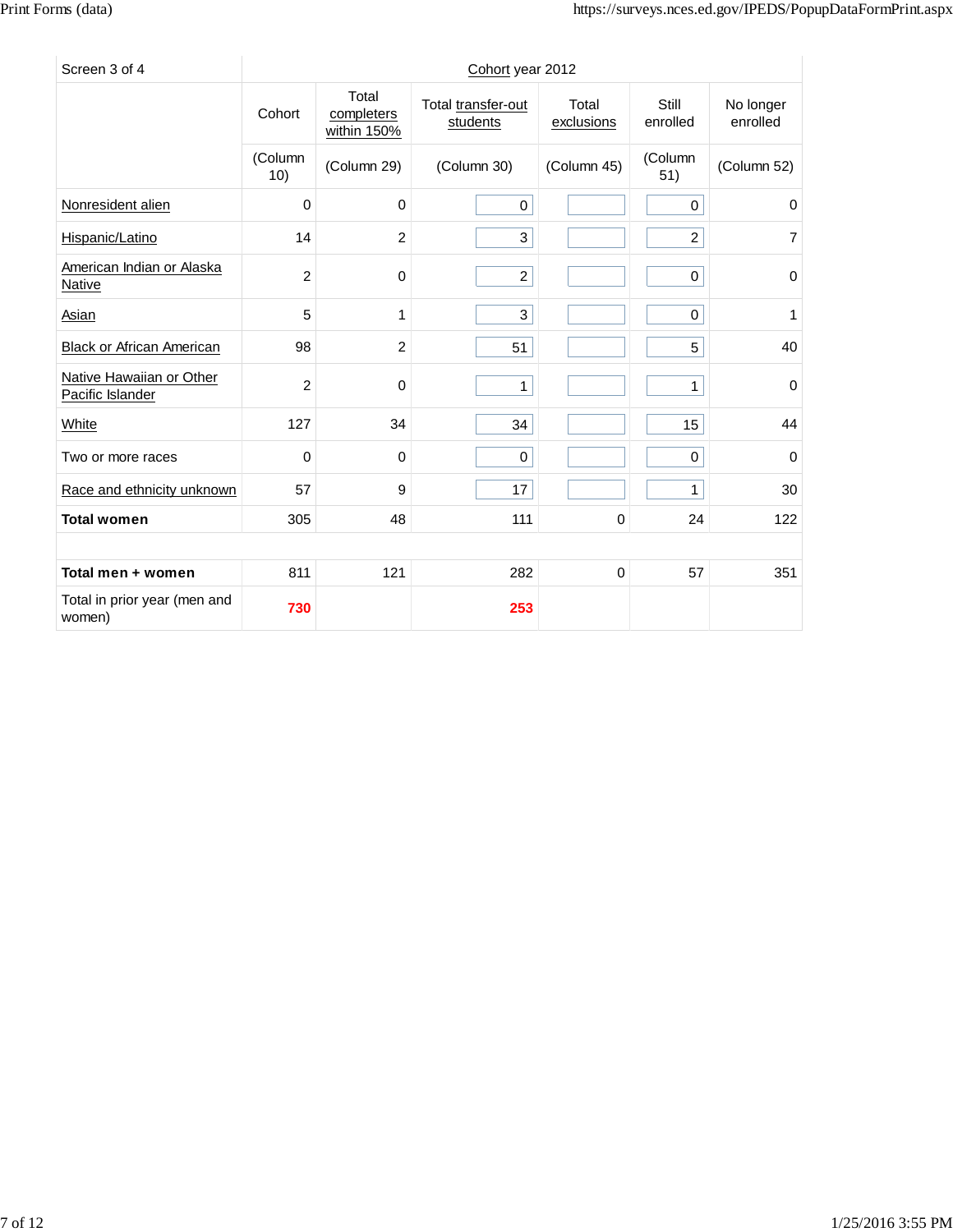#### Institution: Parkland College (147916) Contract College (147916)

#### **Graduation Rates - Completers within 100%**

- In the columns below, report the status of those students in the 2012 cohort of full-time, first-time degree/certificate-seeking undergraduate students who completed their program within 100% of normal time to completion.
- Those who completed their program within 100% of normal time should be reported in either Column 55 or 56, depending on the length of the program completed.

| Screen 4<br>of $4$   |                   | Cohort year 2012                  |                                                                             |                                                                                         |                                                       |  |  |  |  |
|----------------------|-------------------|-----------------------------------|-----------------------------------------------------------------------------|-----------------------------------------------------------------------------------------|-------------------------------------------------------|--|--|--|--|
|                      |                   | 100% of normal time to completion |                                                                             | Cohort students who completed their program within                                      |                                                       |  |  |  |  |
|                      | Revised<br>cohort | <b>Exclusions</b>                 | Completers of<br>programs of less than 2<br>academic yrs (or<br>equivalent) | Completers of programs of<br>at least 2 but less than 4<br>academic yrs (or equivalent) | Total completers<br>within 100%<br>$(Column 55 + 56)$ |  |  |  |  |
|                      |                   |                                   | (Column 55)                                                                 | (Column 56)                                                                             | (Column 57)                                           |  |  |  |  |
| Total men<br>+ women | 811               | 0                                 | 18                                                                          | 32                                                                                      | 50                                                    |  |  |  |  |

#### **Cohort of full-time, first-time degree/certificate-seeking undergraduate students**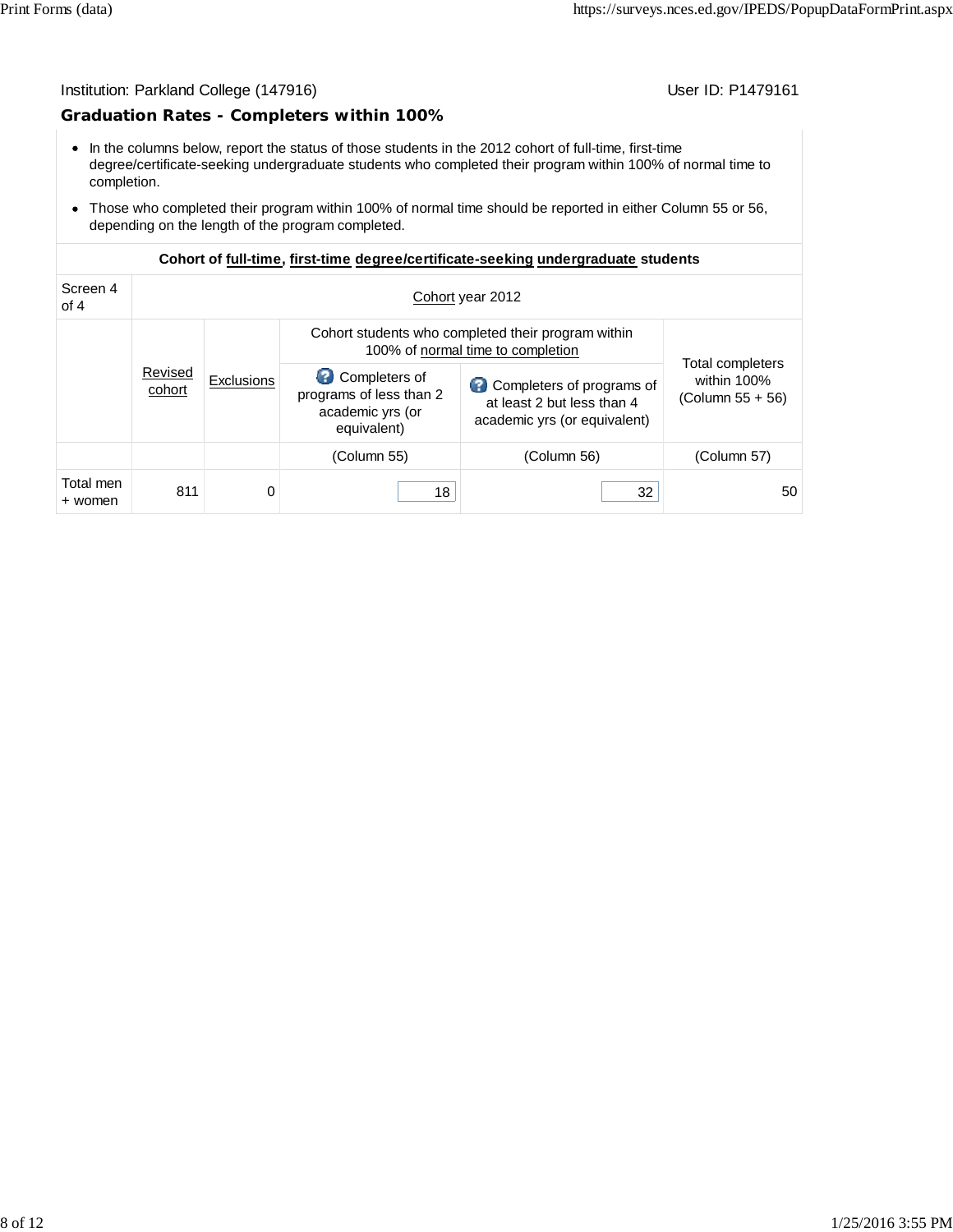$\mathbb{I}$ 

## Institution: Parkland College (147916) Contract College (147916)

#### **Graduation and transfer-out rates**

|                                                                                                |    | Calculation of graduation and transfer-out rates |                                      |     |  |  |
|------------------------------------------------------------------------------------------------|----|--------------------------------------------------|--------------------------------------|-----|--|--|
| Screen 1 of 2                                                                                  |    |                                                  | Cohort year 2012                     |     |  |  |
|                                                                                                |    |                                                  | Graduation rate<br>Transfer-out rate |     |  |  |
| <b>Overall Rates (will be displayed on College Navigator)</b>                                  |    | 35<br>15                                         |                                      |     |  |  |
| Men                                                                                            | 14 |                                                  |                                      | 34  |  |  |
| Women                                                                                          | 16 |                                                  |                                      | 36  |  |  |
|                                                                                                |    |                                                  |                                      |     |  |  |
| Do you wish to provide additional context notes?                                               |    |                                                  |                                      |     |  |  |
|                                                                                                | No |                                                  |                                      | Yes |  |  |
| between the part of the motion of the caucust will be displayed on College Navigator, as noted |    |                                                  |                                      |     |  |  |

 **Note that certain information from these worksheets will be displayed on College Navigator, as noted. You may use the space below to** provide context **for these data. These context notes will be posted on the College Navigator website, and should be written to be understood by students and parents.**

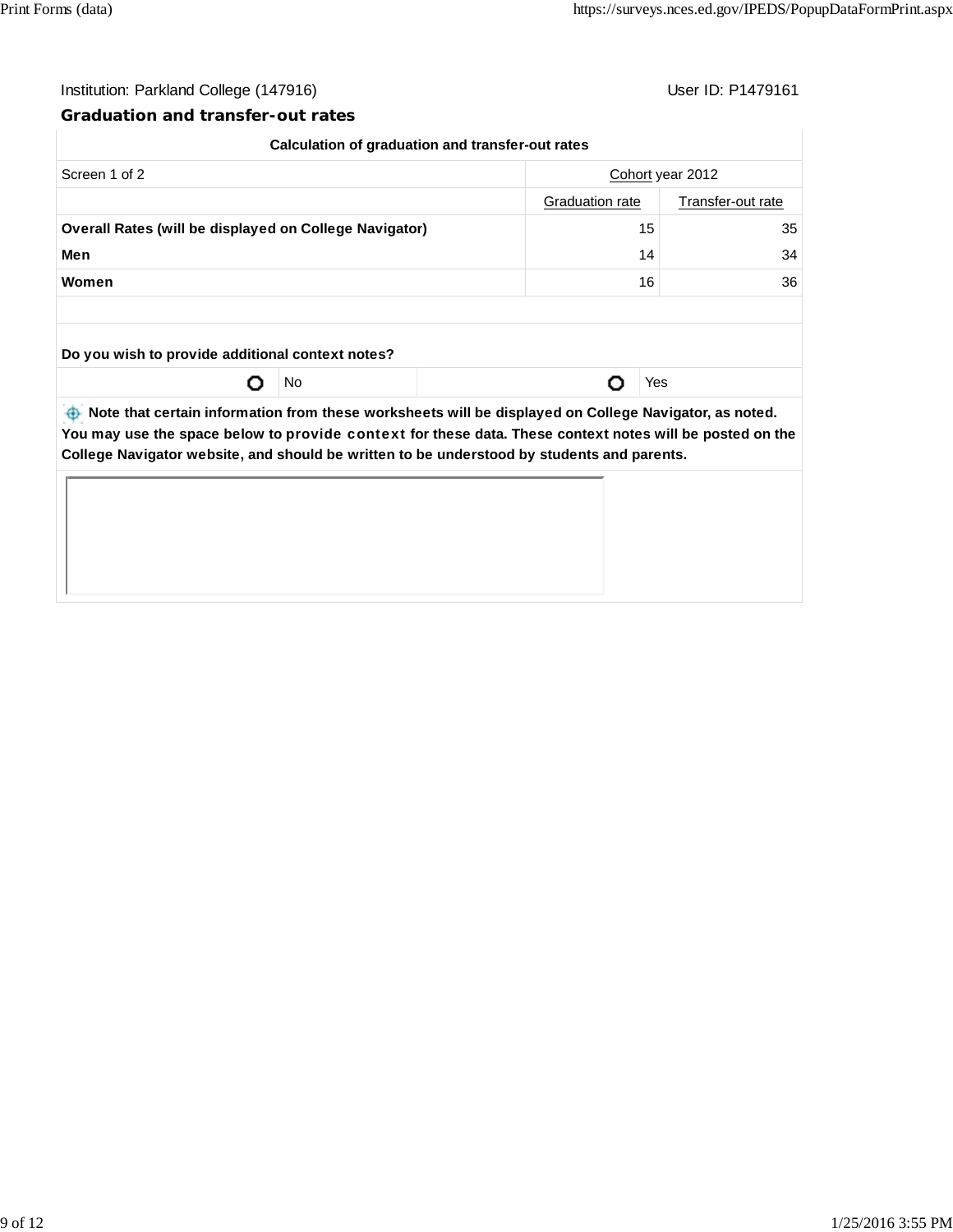# Institution: Parkland College (147916) Contract College (147916)

# **4-year average rates**

|                                                                                | 4-year average rates |      |      |      |              |
|--------------------------------------------------------------------------------|----------------------|------|------|------|--------------|
| Screen 2 of 2                                                                  |                      |      |      |      |              |
| Men                                                                            |                      |      |      |      |              |
|                                                                                | 2009                 | 2010 | 2011 | 2012 | 4-year Total |
| Adjusted cohort                                                                | 578                  | 566  | 456  | 506  | 2,106        |
| Total completers within 150%                                                   | 78                   | 84   | 98   | 73   | 333          |
| Total transfer-out students                                                    | 192                  | 200  | 147  | 171  | 710          |
|                                                                                |                      |      |      |      |              |
| Women                                                                          |                      |      |      |      |              |
|                                                                                | 2009                 | 2010 | 2011 | 2012 | 4-year Total |
| Adjusted cohort                                                                | 306                  | 369  | 274  | 305  | 1,254        |
| Total completers within 150%                                                   | 69                   | 68   | 51   | 48   | 236          |
| Total transfer-out students                                                    | 98                   | 128  | 106  | 111  | 443          |
|                                                                                |                      |      |      |      |              |
| Total (men and women)                                                          |                      |      |      |      |              |
|                                                                                | 2009                 | 2010 | 2011 | 2012 | 4-year Total |
| Adjusted cohort                                                                | 884                  | 935  | 730  | 811  | 3,360        |
| Total completers within 150%                                                   | 147                  | 152  | 149  | 121  | 569          |
| Total transfer-out students                                                    | 290                  | 328  | 253  | 282  | 1,153        |
|                                                                                |                      |      |      |      |              |
| 4-year average Student Right-to-Know Completion or Graduation Rate Calculation |                      |      |      |      | 17           |
| (Total Completers within 150% / Adjusted Cohort)                               |                      |      |      |      |              |
|                                                                                |                      |      |      |      |              |
| 4-year average Student Right-to-Know Transfer-out Rate Calculation             |                      |      |      |      | 34           |
| (Total Transfer-out Students / Adjusted Cohort)                                |                      |      |      |      |              |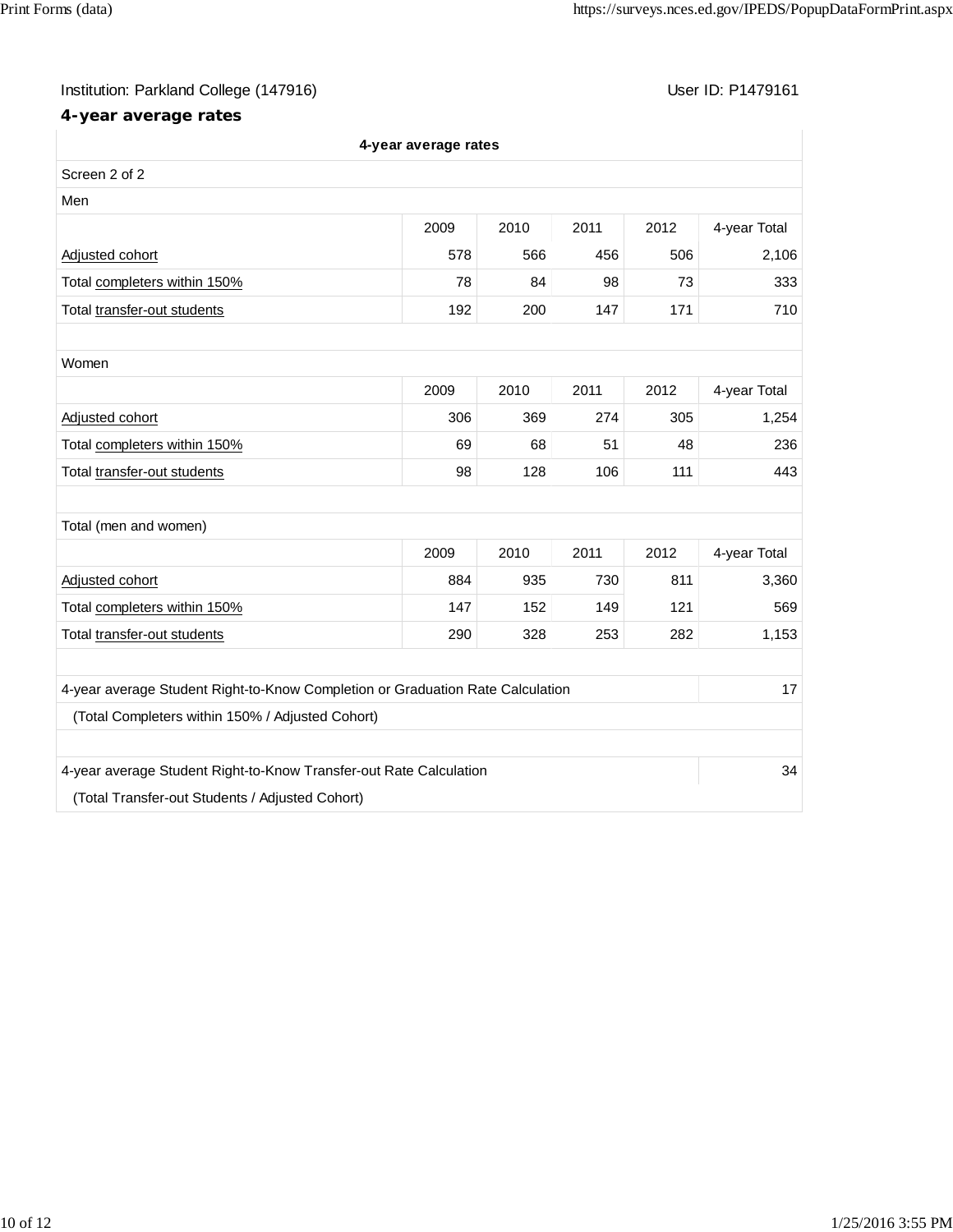Institution: Parkland College (147916) **Distribution: Parkland College (1479161** College College College College College College College College College College College College College College College College College Colle

# **Summary**

# **2015 IPEDS Graduation Rate Component Data Summary**

IPEDS collects important information regarding your institution. All data reported in IPEDS survey components become available in the IPEDS Data Center and appear as aggregated data in various Department of Education reports. Additionally, some of the reported data appears specifically for your institution through the College Navigator website and is included in your institution's Data Feedback Report (DFR). The purpose of this summary is to provide you an opportunity to view some of the data that, when accepted through the IPEDS quality control process, will appear on the College Navigator website and/or your DFR. College Navigator is updated approximately three months after the data collection period closes and Data Feedback Reports will be available through the **Data Center** and sent to your institution's CEO in November 2016.

Please review your data for accuracy. If you have questions about the data displayed below after reviewing the data reported on the survey screens, please contact the IPEDS Help Desk at: 1-877-225-25681-877-225-2568 FREE FREE or ipedshelp@rti.org.

| <b>Overall Graduation Rate</b>                           |      |  |  |  |  |
|----------------------------------------------------------|------|--|--|--|--|
| <b>Graduation Rate</b>                                   | 15%  |  |  |  |  |
| Total number of students in the Adjusted Cohort          |      |  |  |  |  |
| Total number of completers within 150% of normal<br>time | 121. |  |  |  |  |

| <b>Overall Transfer-out Rate</b>                            |       |
|-------------------------------------------------------------|-------|
| Transfer-out Rate                                           | 35%   |
| Total number of students in the Adjusted Cohort             |       |
| Total number of transfers-out within 150% of<br>normal time | 282.1 |